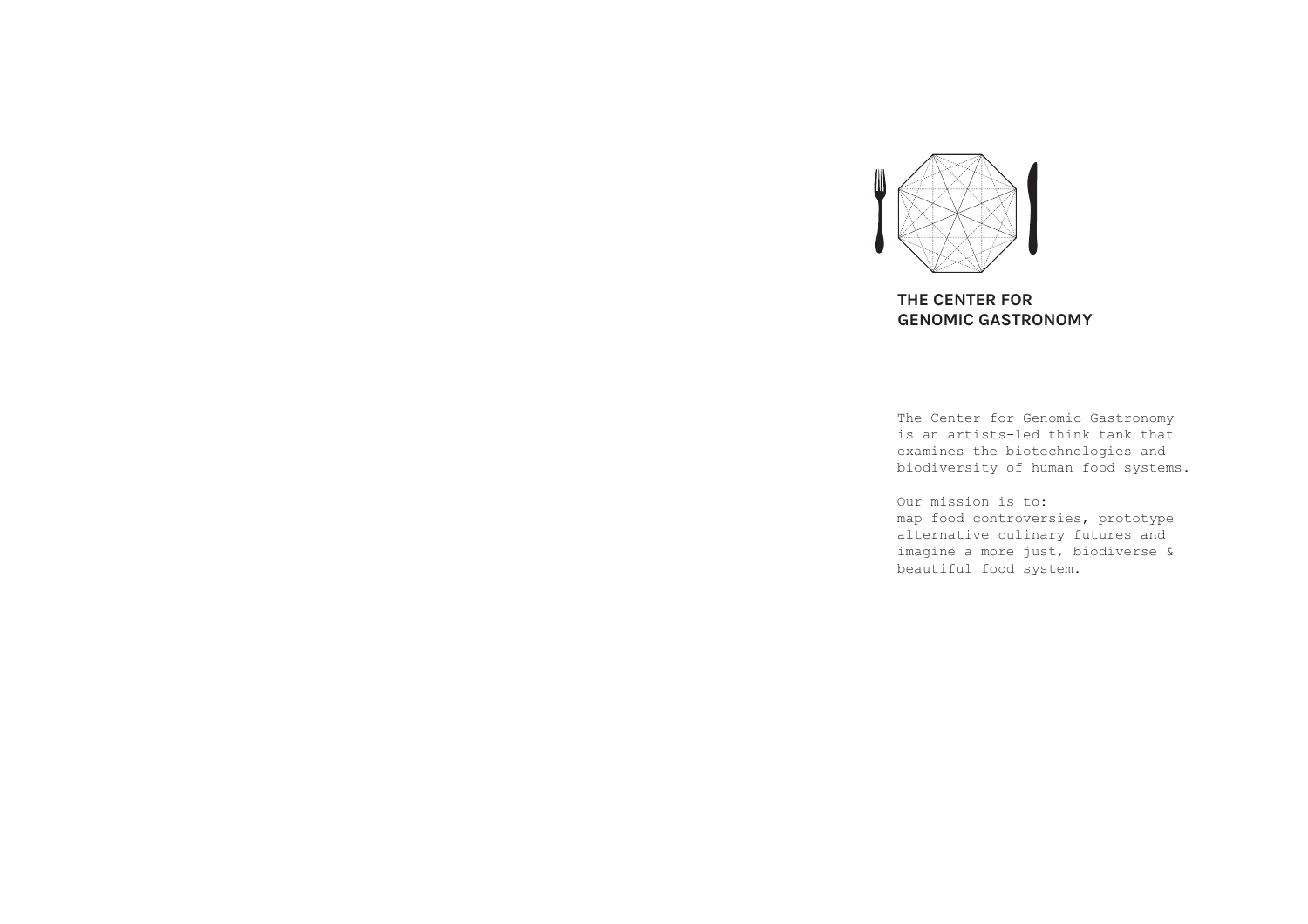# **GENOMIC GASTRONOMY INVESTIGATES (GGI)**

GGI is a video series, for viewing on the web and in the gallery, that follows a team of researchers from the Center for Genomic Gastronomy as they uncover and reveal the strange but true stories of our global food system.

All of the information and content about food is factual, but the presentation of the Center and its activities are fantastical, with special attention to costuming, sets, props and symbols.

The first season will contain six episodes. Each episode begins with questions submitted by concerned citizens. Each episode relies on the narrative structure of the (police) procedural genre. The team of scientists, chefs, hackers and artists will uncover clues, facts and ingredients.

Each episode concludes with the team cooking, serving or eating a dish. The dialogue and clues in the show are drawn from primary source documents and interviews with doctors, scientists, policy makers and chefs.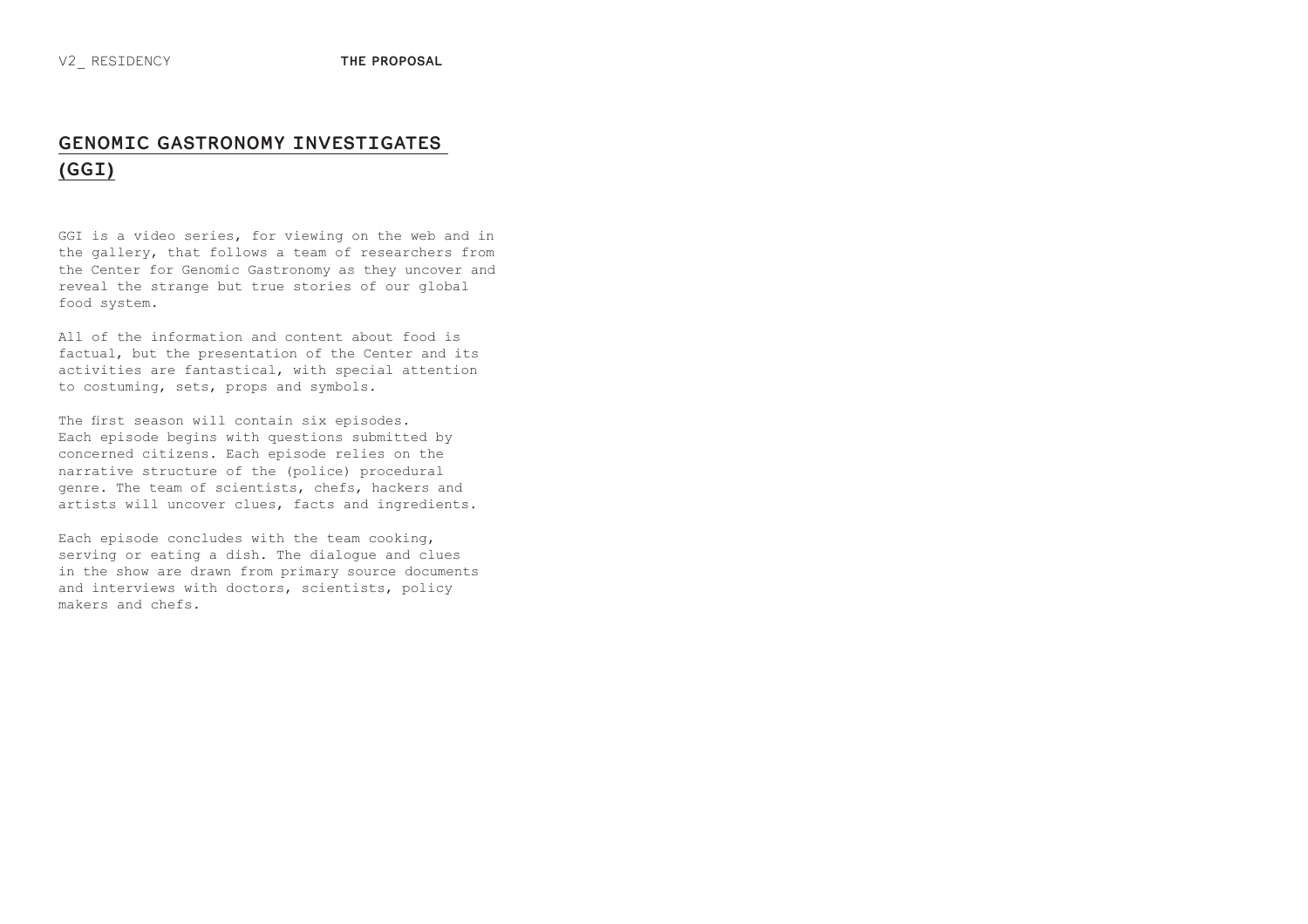# **THANKS & CREDITS**

**THANKS TO:**

**V2\_ for the opportunity to develop this project.**

**Michel van Dartel and Boris Debackere for inviting us, hosting us at V2\_ and for their ongoing feedback.**

**Wilco Tuinman and Richard Bierhuizen and the rest of v2\_ staff for all their help in putting together this event.**

Selby Gildemacher (PIEK!) and Anja Groten for collaborating on #Doritos4Snowden

DePunt.org for hosting the #D4S workshop

James Bryan Graves for creating the Snowden Face Replace http://jamesbryangraves.com/ snowden/

We used a hacked version of the Panda Program designed by Pinar&Viola. http://www.pinar-viola.com/#/home/panda The technology of The panda Show was developed by Hilal Koyuncu.

Mike Thompson and Susana Camara (http://thoughtcollider.nl/) for asking us to host a workshop on Food and Film for students of Willem de Kooning Academy

Students of Willem de Kooning Academy for taking part in a workshop on Food and Film

Pieter van Boheemen for advice, support and critical perspectives

Heather K. Julius for ongoing collaboration, feedback and recipe development.

# **TONIGHT'S PROGRAMME**

**TNTRO WELCOME**

EPISODE ONE **SMOG TASTING** Props, costumes, meringue tasting

EPISODE TWO **FISH TOMATO**

Script reading & soup

EPISODE THREE **COBALT-60 SAUCE**

In Conversation: Zack Denfeld & Pieter van Boheemen

EPISODE FOUR **DORITOS4SNOWDEN**

Anja Groten & Selby Gildemacher

EXIT **THANK YOU**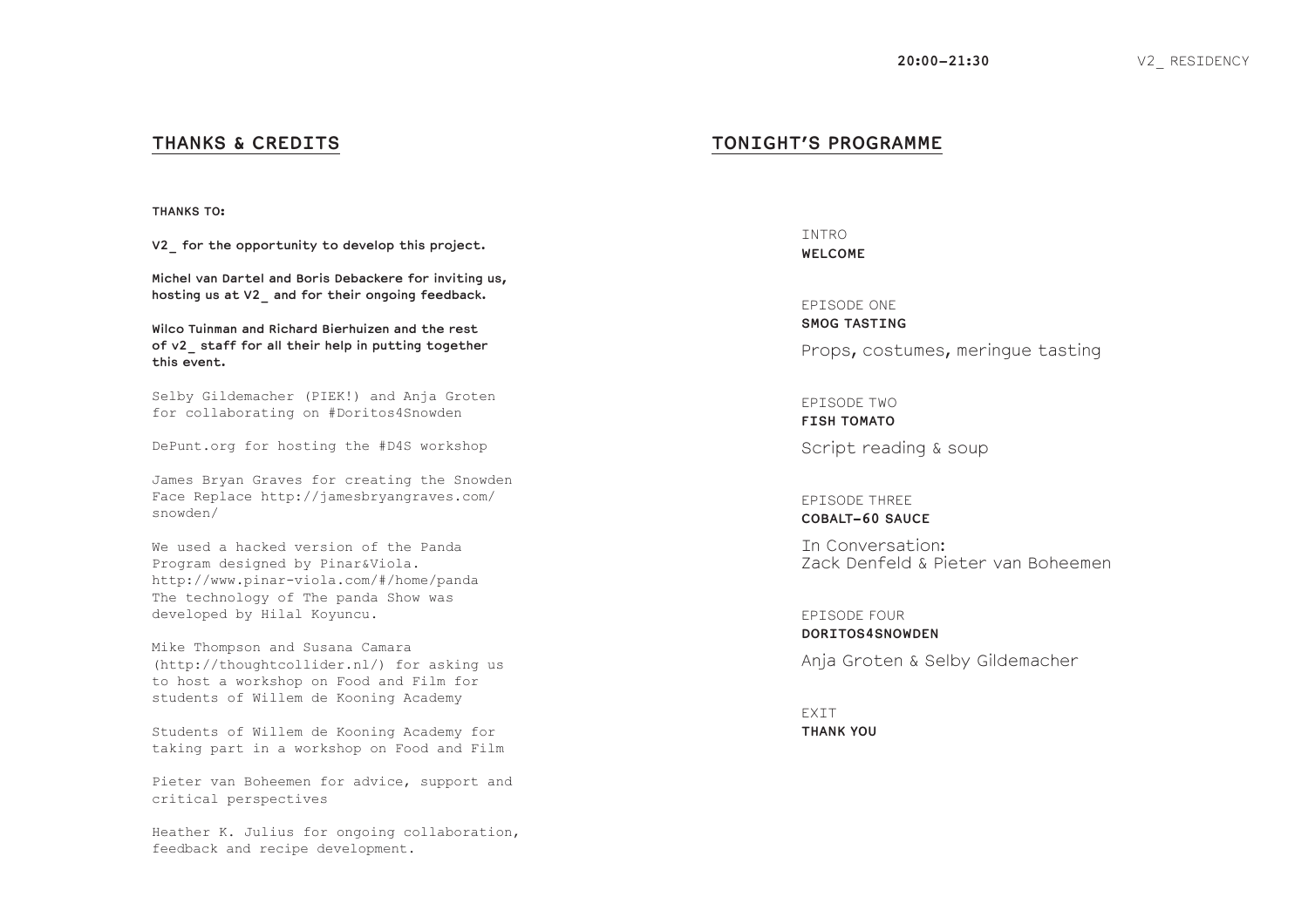# **CHARACTER SKETCHES**



## **PUBLIC**

The voice of the public appears at the start of each episode as a call-in with questions about the strange but true elements of our global food system. These directives prompt the theme of the episode



#### **OPERATOR**

The Operator takes calls from the "public" and passes them on to the team. She is in charge of financing and leasing.



## **BOSS**

The Boss coordinates the activities of the group and provides leadership in difficult situations. The most experienced of the group, the boss has a birds-eye view of the investigations.

#### **CHIPS**

Heat sunflower oil in a pan. Cut corn tortillas into small triangles. Fry in oil until crispy.

#### **SPICES**

We still have more work to do to get the right combination of spices to simulate the Doritos cheese flavour, but we experimented with a variety of mixes, and created some new flavour combinations. Experiment with different combinations of the spice ingredients to get your perfect DIY Doritos cheese flavour.

Mix spice mixture and fried tortilla chips to a bag. Shake well to cover chips with spice mix.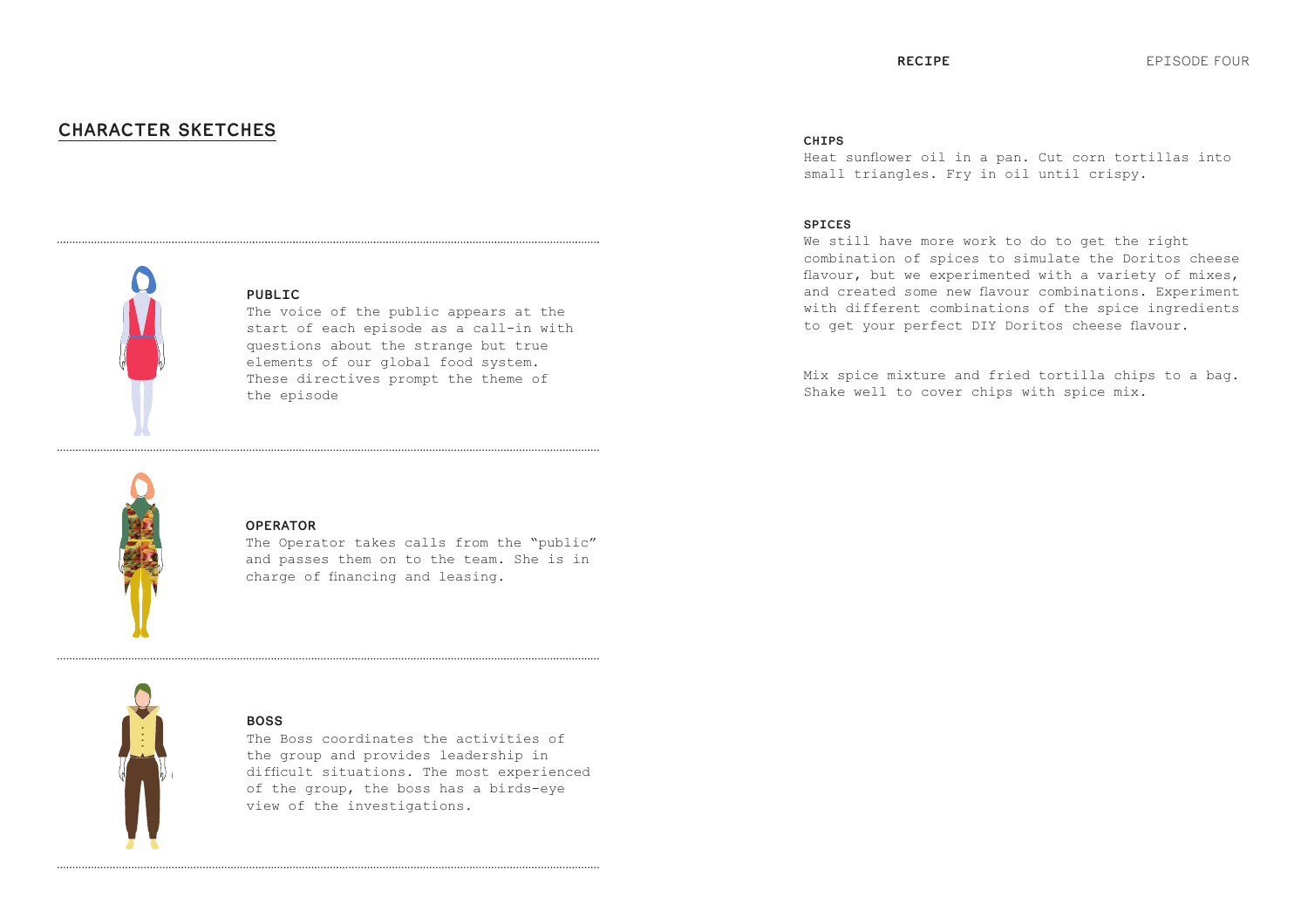# **DORITOS 4 SNOWDEN**

DIY DORITOS

### **CHIPS**

*Makes a bag of diy doritos*

#### sunflower oil

1 package corn tortillas

#### **CHEESE FLAVOUR**

cheese powder

paprika powder

onion powder

garlic powder

sugar

salt

#### MSG

*For the MSG flavor, we tried both standard msg crystals, and bonito flakes. The bonito flakes worked well.*



## **CHEF**

The Chef is an expert in the art of acquiring and preparing food. S/he has special connections at the local market, and with producers to ask specific questions, or get access to ingredients or special discounts.



## **DOC**

The Doc is an expert in human & environmental health, and when needed can conduct any of the wet or biological research taken on by the team.



#### **HACKER**

The Hacker conducts primary source research in databases & does journalistic, human intel and social hacking. Able to speak the domain-specific jargon on the phone or in person, and can sneak into places.



### **MAKER**

The Maker creates field kits and hacks hardware. She appears whenever the team needs to go into the field or requires specific gear. Think "Q' in James Bond series.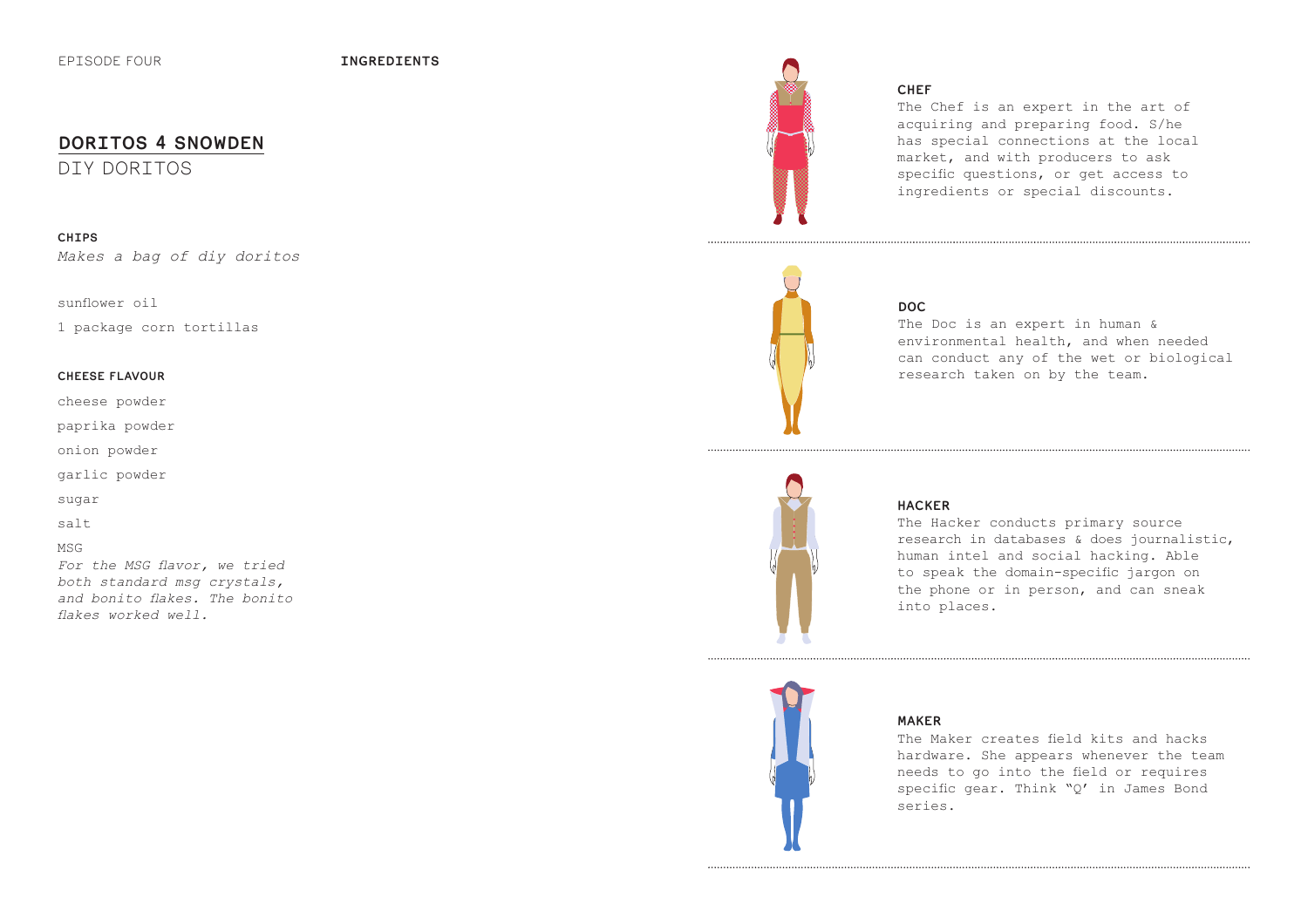# **SMOG TASTING**

The team is tasked with collecting and tasting smog from polluted cities all over the world. DOC discovers how smog affects our sense of taste, and CHEF creates flavour pairing recipes for smogs in Beijing, New Delhi and Milan. MAKER invents a tool for harvesting air pollution and the team decides to send their polluted meringues to politicians and clean up the air that is changing the way our taste buds work.

When Edward Snowden was interviewed by Christian Stroebele, he was asked what he missed the most from America. His answer was Doritos. As a thank you to Snowden for his contribution as a whistleblower, we decided to start the work of creating an open source doritos recipe.

In addition to testing flavour combinations and recipes, we are also asking contacts in Russia to help us identify and locate ingredients that would be available in Moscow.

Drawing connections between our additions to junk food and information, we try to uncover the hidden secrets of the junk food industry, creating an open source recipe with infinate combinations.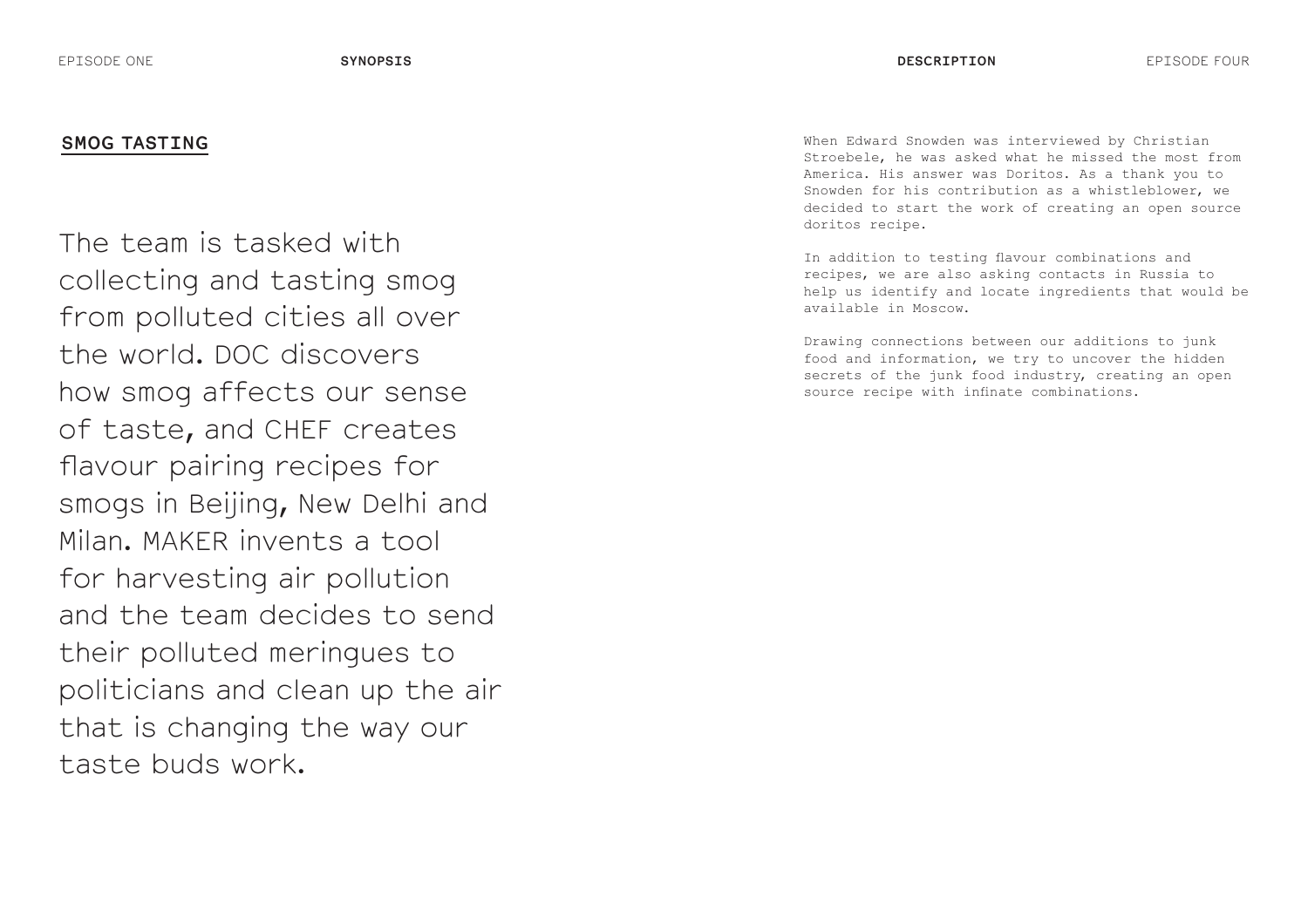# **DORITOS 4 SNOWDEN**

The team is asked to make an open source Dorito Recipe for Edward Snowden. Chef begins the ingredient research, and DOC looks for healthy and local alternatives to MSG and cheese powder. HACKER investigates the connection between the surveillance state and the fast food industry. The answers will surprise you! The team develops some tools for resisting the corporate colonization of our taste buds.

This episode is based on our research into Smog Tasting, which draws connection between urban air quality, cuisine and human health. We are currently developing further research in collaboration with Nicola Twilley of Edible Geography.

**Smog Tasting 1.0** maps air quality by harvesting air from highly polluted areas. Egg foams are up to 90% air, and whipping the eggs causes particulate matter to be trapped in the batter. Smog from different locations can be tasted and compared. The batter can be tested for heavy metals and VOCs, compared under a microscope or baked and served as trojan horse sweets.

Take a snapshot of the air quality in any location. Serve it to politicians or business owners for a blind taste test of the air quality in their area. One shouldn't worry too much about getting sick from these cookies: we breath this air everyday!

#### **Smog Tasting 2.0**

In this version of Smog Tasting, air quality data from different cities around the world is translated into recipes, which can be tasted and compared. The tragedy of the commons never tasted so good!

#### **Smog Tasting 3.0**

New research is being developed in conjunction with public health researchers which will be released in 2015 as part of the GGI Smog Tasting Episode.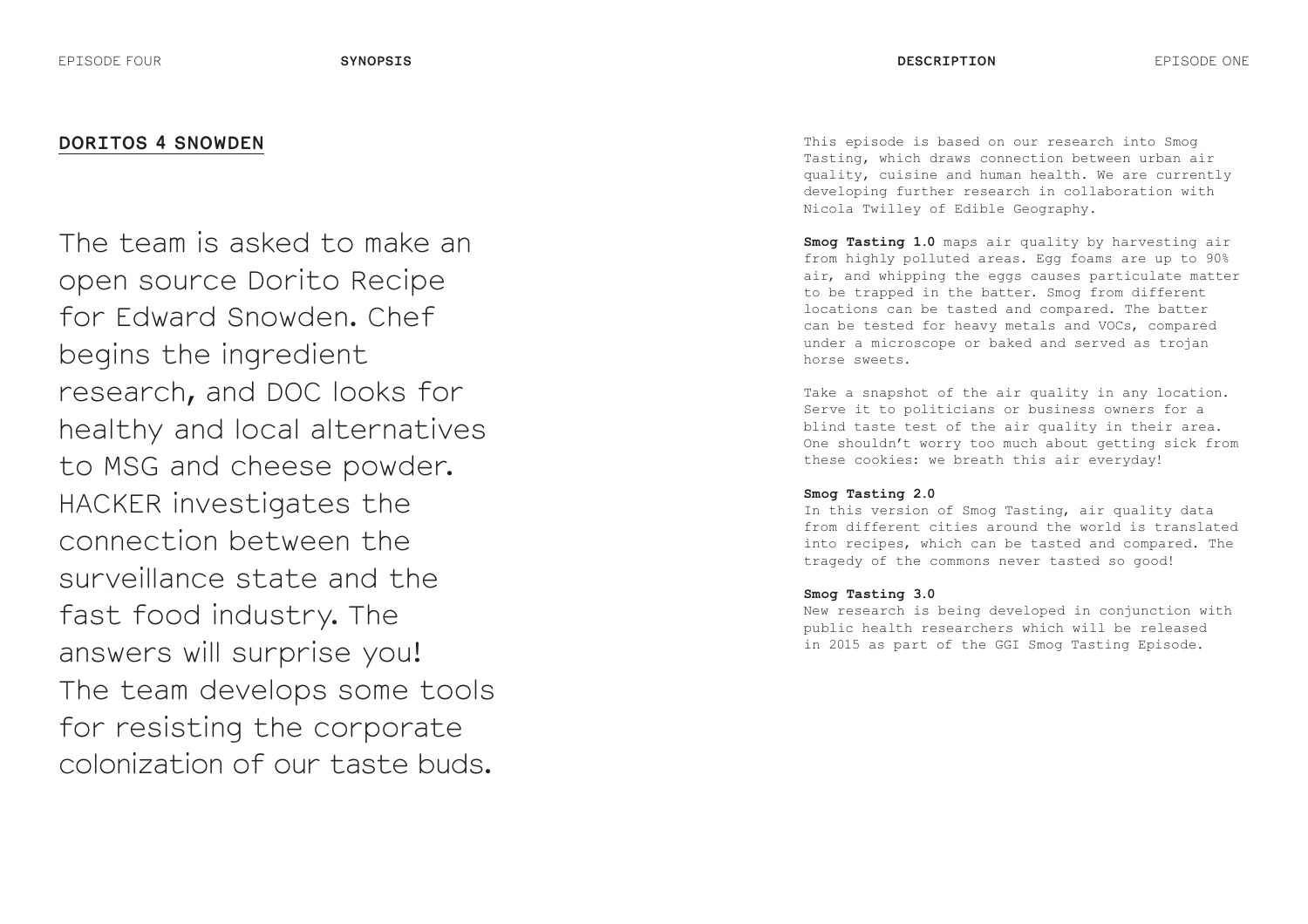## **SMOG TASTING**

# SMOG TASTING 2.0 MERINGUE RECIPE

*Makes 16 meringues*

#### **MERINGUE**

4 Egg Whites, room temperature 200g Caster Sugar Lemon Slice Pinch of Salt

#### **SPICE MIXES**

Black Pepper = Particulate Matter (PM10) Wasabi Powder = Nitrogen Dioxide (N02) Indian Black Salt (kala namak) = Sulpher Dioxide (S02)

#### **AIR QUALITY DATA TO SPICE MIX CONVERSION**



*\*Smog data point (PM10, N02 and S02) given in one-millionth of a gram per cubic meter air (µg/m3)*

#### 1.

Quarter and slice onions. In a pot, add 3 tbs canola oil: heat over medium high. Add onions. Stir to coat with oil. Sweat onions 10 mins till translucent; reduce heat to med high and stir in 1 cup sugar. Cook, stir occasionally, until onions have caramelized, about 10 minutes. Do not burn. When onions are caramelized, stir in 3 cups wine, 1½ cups port, 2 cups whiskey, and salt. Cook off the alcohol for about 10-20 minutes. Set aside.

#### 2.

Place pumpkin seeds on cookie sheets—distributed evenly. Toast in low oven until browned. Do not burn. Set aside and let cool. Grind in blender or food processor. Do not over-grind into nut butter.

## 3.

Add all ingredients except citrus and apple cider vinegar to a large pot. Add a couple of handfuls of sugar. Simmer all ingredients in large pot until tomatoes are sweet (3-4 hours).

#### 4.

Let cool (1-2 hours). Working in batches (as necessary), ladle sauce into a food processor/ blender and make a smooth puree. Press each pureed batch through a sieve into a bowl or another large pot. When this process is complete, add all citrus juice. Taste. Add salt and apple cider vinegar to taste.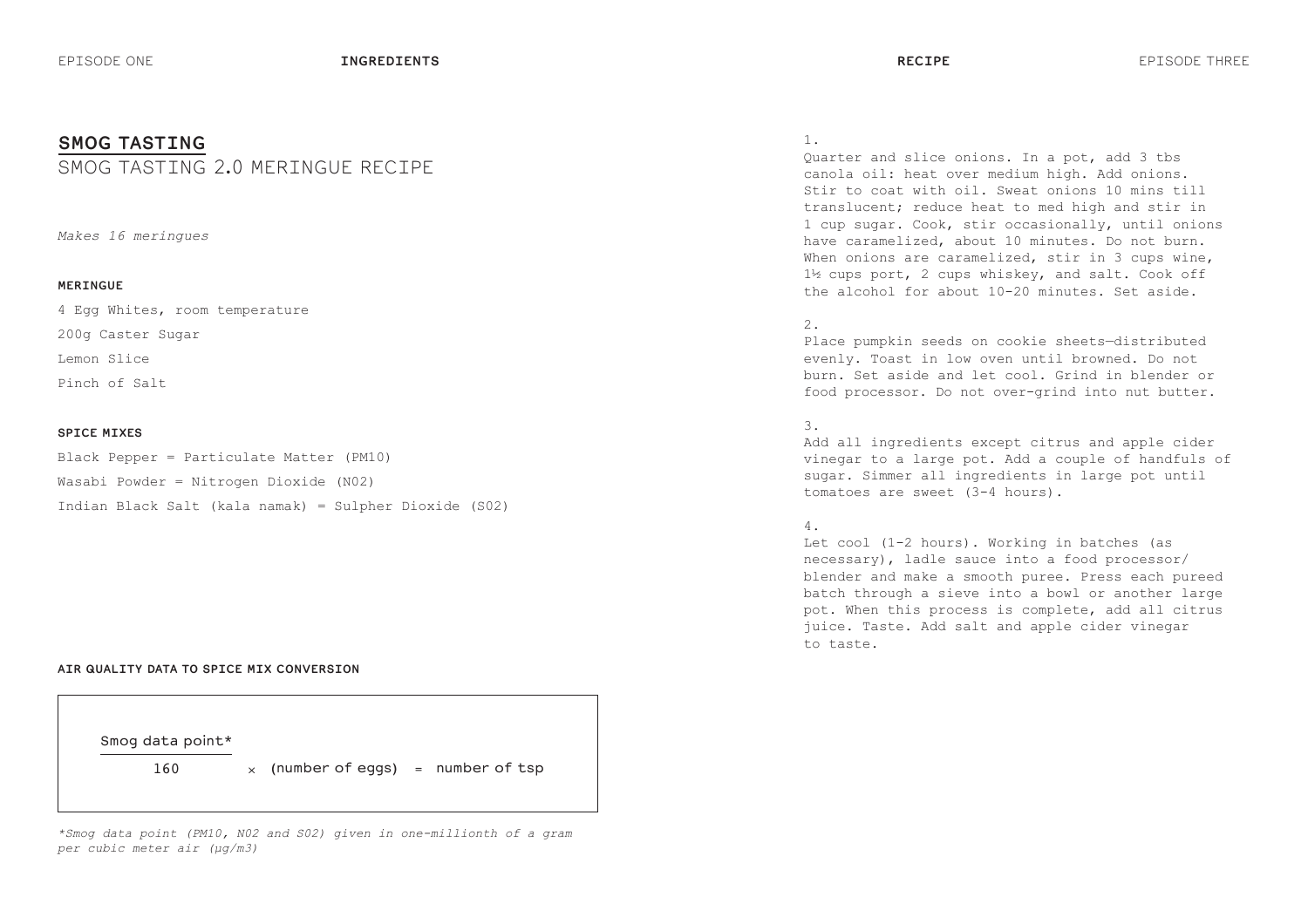# **COBALT-60 SAUCE** 1.

BBQ SAUCE

#### **INGREDIENTS**

*Makes about 32 cups*

40-60 whole dried milder, smoky chile

4 cups peppermint tea (made with 4-6 teabags)

1 cup Calrose rice

¼ cup cumin

¼ cup coriander

3 tbs cloves

2 cups raw pumpkin seeds

2 ruby red/rio star grapefruits, juiced

8 oranges, juiced

8 limes, juiced

3 bulbs garlic, chopped

10 red onions (1.6 kg)

- 2 bottles of ketchup (20 oz each)
- 3 cans of tomatoes (28 fl oz each)
- 1 bottle of soy sauce (20 oz)
- 1 bottle of canola oil
- 1 bottle apple cider vinegar (473 ml)

1 bottle red wine

1 bottle port

2 cups Macallan's scotch whiskey

2 lbs sugar

salt

#### **PREP CHILE**

Cut the stems off the chile and slice open to remove seeds and ribs. Set aside.

#### **PREP RICE POWDER**

Heat heavy skillet. Toast rice over medium high till brown and toasted. Do not burn. Let cool. Put in spice grinder or food processor to make a powder.

#### **PREP SPICES**

Toast the spices in a small skillet until fragrant. Let cool. Grind to fine powder in spice grinder or blender.

Preheat the oven to 140°C and line 2 baking sheets with parchment paper.

#### 2.

Make sure all cooking equipment is very clean. Wipe a large mixing bowl (ideally not plastic) and your electric mixer beaters with a lemon slice to help stabilize the foam.

#### 3.

Place 4 egg whites in the mixing bowl with a pinch of salt.

#### 4.

Beat egg whites on medium speed until the mixture stands up in stiff peaks.

#### 5.

Slowly add the caster sugar one spoonful at a time, beating on high. Don't over-beat. The mixture will be thick and glossy when ready.

#### 6.

Fold in half of the desired smog spice mix using the *air quality data to spice mix conversion*. E.g. Rotterdam would be ¼ tsp black pepper, 1 tsp wasabi powder, ¼ tsp black salt.

#### 7.

..<br>On the baking sheets, creating about 16 small 'clouds' using two tablespoons.

#### 8.

Sprinkle remainder of spice mix across the tops of the meringues.

#### 9.

Bake until crisp, 11/4 hour to 1 3/4 hour. Let cool on the tray.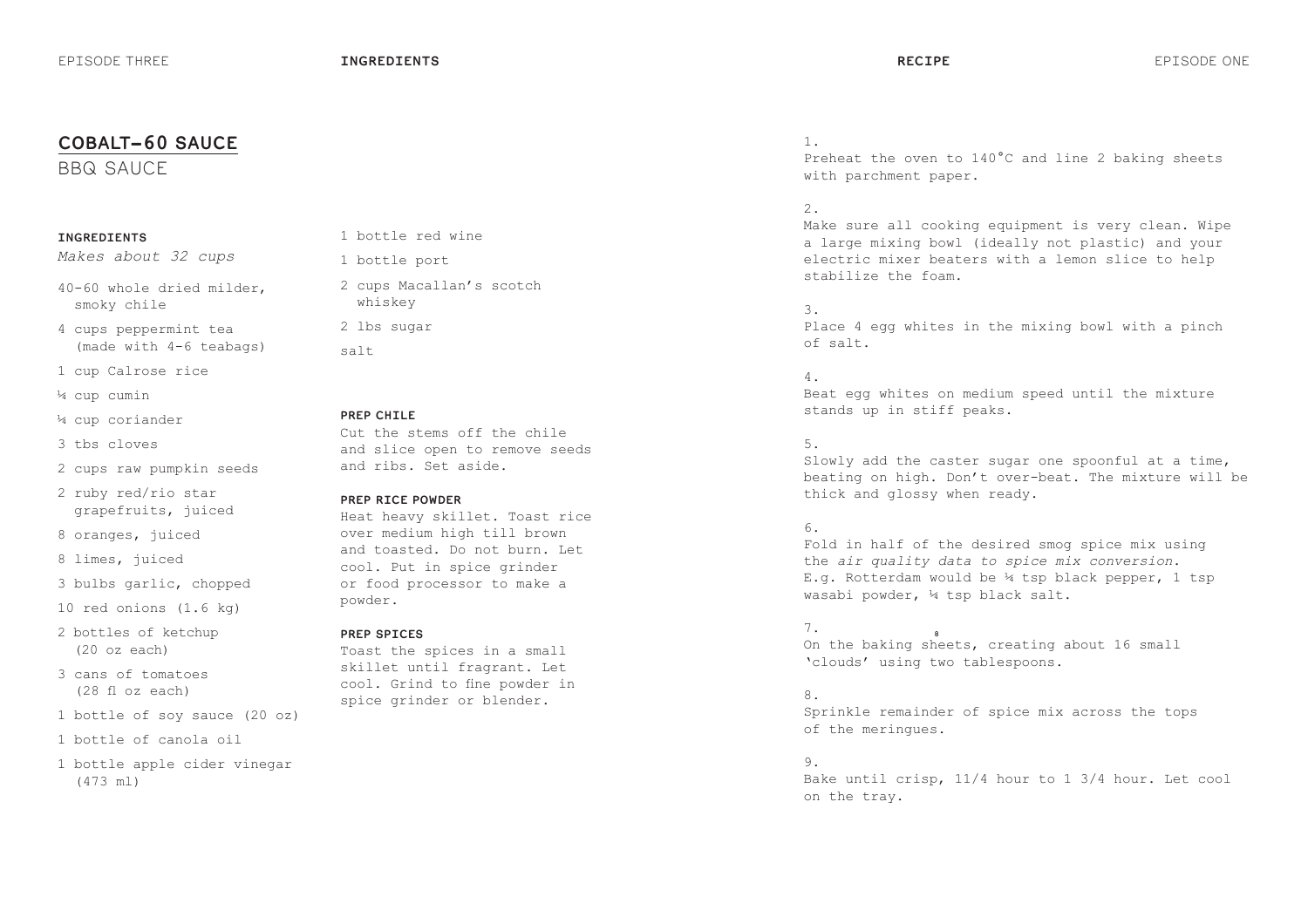# **FISH TOMATO**

The team is tasked with tracking down the infamous genetically engineered fish tomato. Did it ever exist? If it did, how do they find it? DOC asks a question that gets him in trouble while the rest of the team uncover a bizarre tale of botched experiments, smuggled tobacco and shareholder guinea pigs. BOSS needs to decide between two conflicting agendas that will define the future of the group. The episode ends with CHEF serving the perfect recipe for cooking the fish tomato.

Mutation (or radiation) breeding is the process of exposing plants and seeds to radiation to cause random mutations. The mutated plants that show desirable attributes can then be reproduced, creating a mutant variety from the original stock.

Mutation breeding is an agricultural technology that has proliferated globally since the end of World War II. For over 60 years, scientists on six continents have been exposing plants and seeds to radiation and chemicals, in order to induce mutations.

More than 2,500 mutant crop varieties have been registered with the United Nations and the International Atomic Energy Agency (IAEA). Commercially-released varieties can be found in the database of Mutation-Enhanced Technologies for Agriculture (META). These organisms populate our human food systems and sit anonymously on our supermarket shelves. The Center for Genomic Gastronomy wants to understand the history of this technology; scientifically, culturally and economically, to see how it became accepted and forgotten. Will the same happen to emerging technologies? Cobalt-60 Sauce is a reminder of this history, featuring five radiation-bred ingredients: Rio Red Grapefruit, Milns Golden Promise Barley, Todd's Mitcham Peppermint, Calrose 76 Rice and Soy.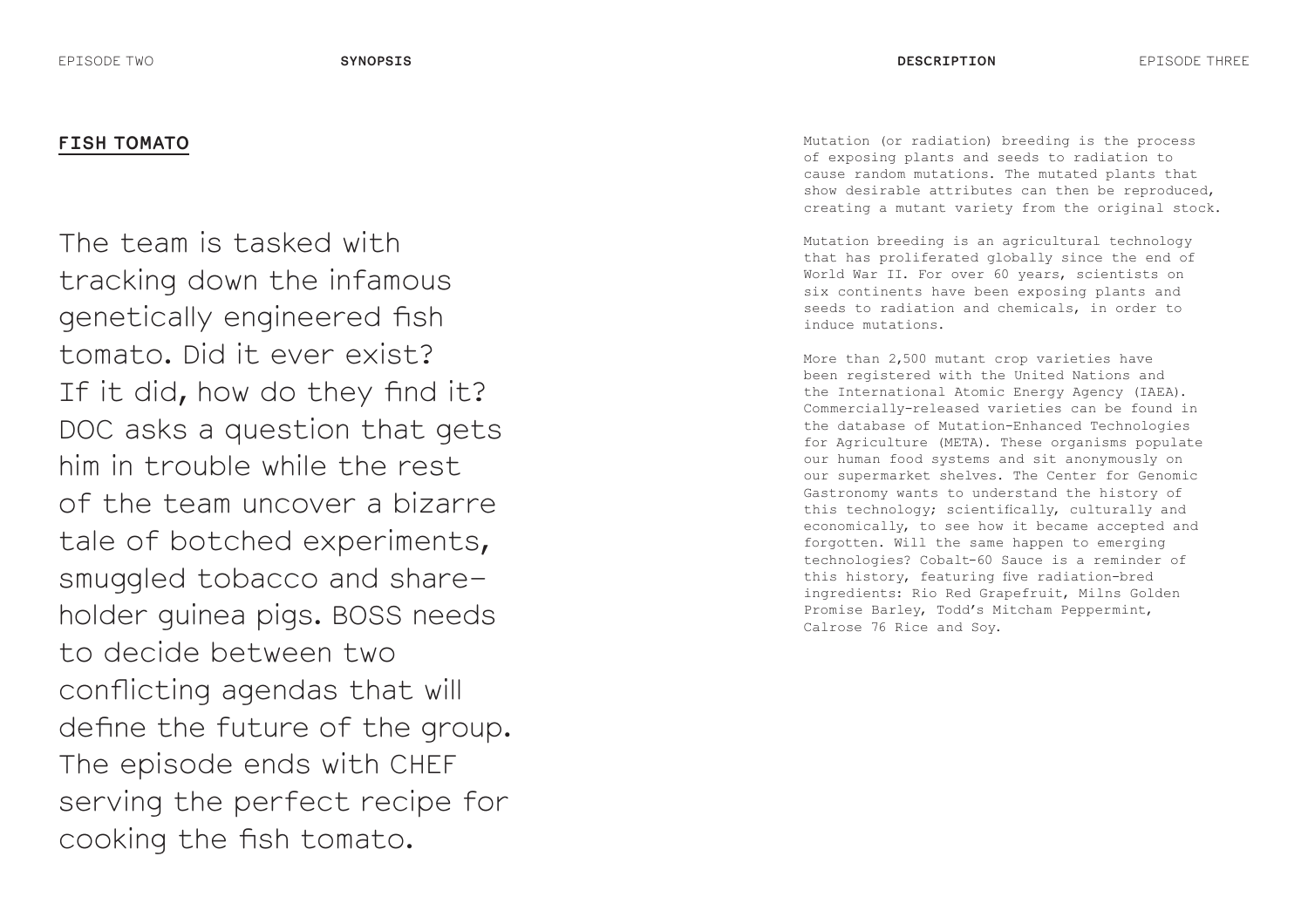HACKER is tasked with locating and collecting the hidden mutation bred ingredients that are silently sitting on supermarket shelves, and CHEF decides to combine them together into a barbecue sauce. DOC attempts to answer the PUBLIC'S questions about the possible unknown health consequences of mutation bred ingredients, and BOSS discovers that biodiversity is in the eye of the beholder.

Where do failed GMOs go to die? Who gets to taste them?

The Fish Tomato project is a historical reenactment of Science. The goal of the project is to find and cook with the infamous but misunderstood frosttolerant Fish Tomato genome using the Vegetarian Bouillabaisse recipe.

Although canonical in the history of Agriculture and Biotechnology, this ingredient has somehow slipped through the cracks of history, much like it's original creator DNA Plant Technology.

The Center is currently documenting the history of this plant and is seeking information about whether any copies of the genetic material (seeds or cryogenically preserved plant tissue culture / germplasm) remain on the planet.

In the process of tracking down and cooking a transgenic Fish Tomato soup we hope to make public the processes that led to the creation, hype and abandonment of this genome and to dispel popular myths surrounding it. Cultural probes created as part of this process will be designed to engender debate about scientific production and communication, biotechnology, and cultural amnesia.